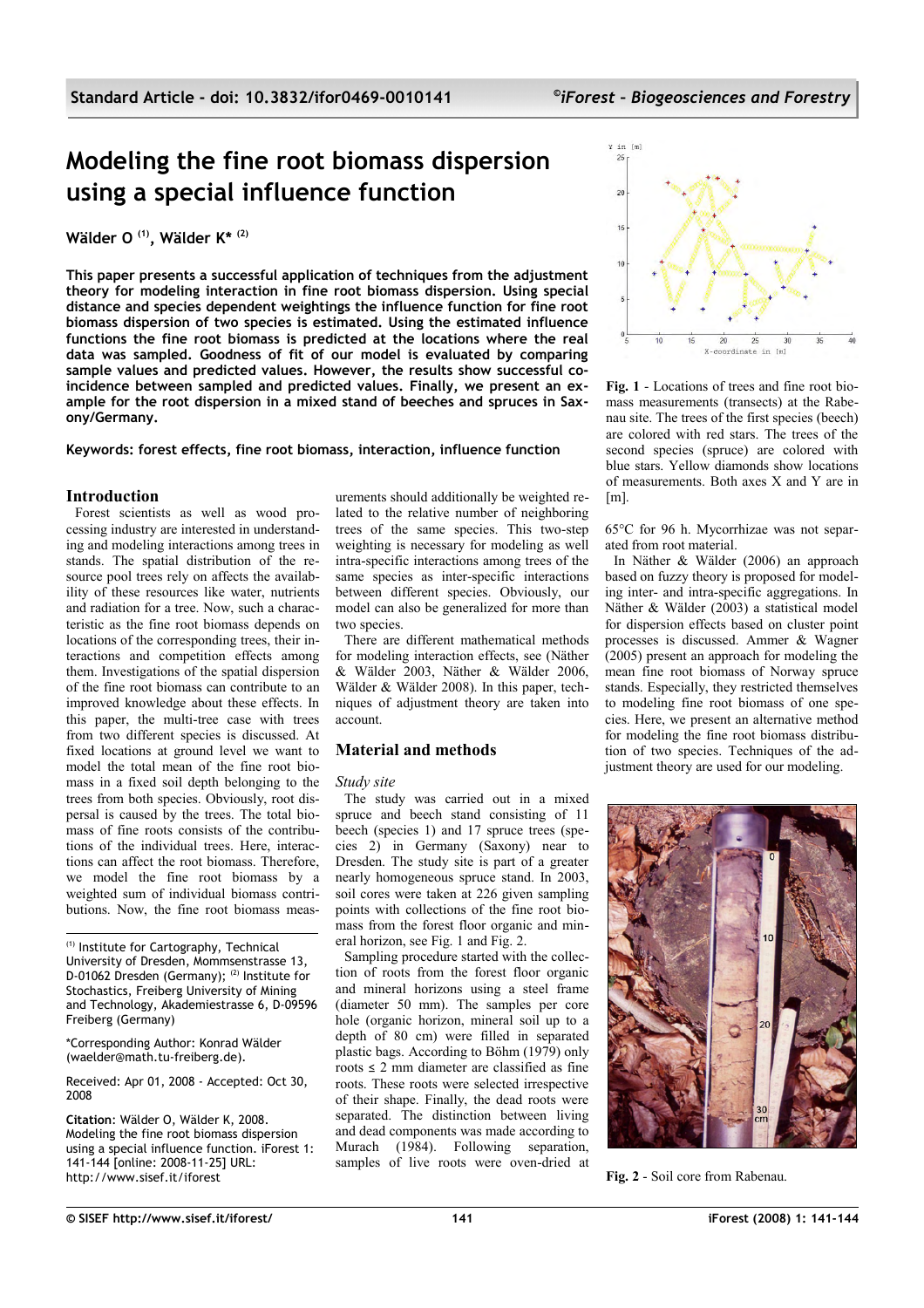#### *Mathematical methods*

A deterministic alternative to the mark correlation function discussed in Wälder & Wälder (2008) is the so called *influence function* defined in Wälder (2008). The utilization of tree individual-based models has been established in forest research and management for some years now. Analogously to the influence function many other models make use of the zone of influence ("ZOI" *sensu* Grimm & Railsback 2005) approach; but they utilize this approach in very different ways (Yastrebov 1996, Okland et al. 1999, Saetre 1999, Kuhlmann-Berenzon & Hjorth 2007). Now, such an influence function approach provides a simple method for interaction analysis and its advantage relies on its rejection of embarrassing restrictions which are necessary for stochastic methods: For example, it is well-known that not any function can be a correlation or a density function. Some conditions have to be fulfilled.

Let us explain the main idea of the influence function method based on an example from forestry. We assume that each tree characteristic, for example the fine roots biomass, depends not only on the corresponding tree, but also on other trees, namely on their locations and characteristics. It seems to be realistic to assume that this influence only depends on distances between measurement points of fine roots biomass and the tree. We denote the maximal tree distance with still existing influence *f* with parameter *R*. Therefore,  $f(r) = 0$ ,  $r > R$  holds. In our case study we use  $R=10$  and  $R=15$  [m]. Now, we assume that this function *f* is identical for all trees of the same species in a stand.

Further, we assume that there are two tree species with two different fine root biomass influence functions. The measurements of fine root biomass are taken around each tree following radial transect lines. The whole plot is divided into two groups: fine root biomass from trees of the first and of the second species, see [Fig. 1.](#page-0-0)

The next model assumption refers to the linearity of the average of individual influences of neighboring trees for a fine root biomass value. Let  $\overline{m}$ <sup>*j*</sup> be the fine root bio<span id="page-1-0"></span>**Tab. 1** - Some statistical characteristics providing goodness-of-fit of our model.

| R                   | <b>Species</b> | <b>Observed</b><br>measurements |                        | <b>Values</b><br>estimated<br>with $m=5$ | $m=7$                  | $m=9$                |
|---------------------|----------------|---------------------------------|------------------------|------------------------------------------|------------------------|----------------------|
| $10 \,[\mathrm{m}]$ | Species 1      | Mean                            | 60.9248                | 60.9561                                  | 60.8873                | 61.5880              |
|                     |                | Variance                        | $4.7628 \times 10^{3}$ | $1.7635 \times 10^3$                     | $1.7387 \times 10^3$   | $1.8707 \times 10^3$ |
|                     |                | Correlation                     | 1.0                    | 0.6152                                   | 0.6107                 | 0.6395               |
|                     | Species 2      | Mean                            | 97.2478                | 99.9726                                  | 98.3769                | 98.4068              |
|                     |                | Variance                        | $1.3658 \times 10^{4}$ | $0.7236 \times 10^{4}$                   | $0.7660 \times 10^{4}$ | $0.8045 \times 10^4$ |
|                     |                | Correlation                     | 1.0                    | 0.7513                                   | 0.7567                 | 0.7712               |
| $15 \,[\mathrm{m}]$ | Species 1      | Mean                            | 60.9248                | 61.6426                                  | 61.9068                | 61.809               |
|                     |                | Variance                        | $4.7628 \times 10^{3}$ | $1.7532 \times 10^3$                     | $2.0310 \times 10^{3}$ | $2.1523 \times 10^3$ |
|                     |                | Correlation                     | 1.0                    | 0.6031                                   | 0.6575                 | 0.6768               |
|                     | Species 2      | Mean                            | 97.2478                | 100.317                                  | 98.61                  | 98.794               |
|                     |                | Variance                        | $1.3658 \times 10^{4}$ | $0.7072x$ 10 <sup>4</sup>                | $0.7729 \times 10^4$   | $0.7558 \times 10^4$ |
|                     |                | Correlation                     | 1.0                    | 0.7297                                   | 0.7583                 | 0.7522               |

mass of species *j*,  $j = 1, 2$ , at point  $x_0$ . If  $N$  7 and 9 in our case study. Setting neighboring trees are located at  $x_i$ ,  $i = 1, \ldots$ *N*, then we use the following approach assuming that all distances are smaller than *R*  $(ean 1):$ 

$$
m^{j}(x_{0}) = f^{j}(r_{01}) \cdot w(r_{10}) + ... + f^{j}(r_{0N}) \cdot w(r_{N0})
$$
  
\n
$$
r_{i0} = |x_{i} - x_{0}|, \quad i = 1, ..., N; j = 1, 2
$$
  
\n
$$
w(r_{i0}) = \frac{1}{2\pi r_{i0}}
$$

The weights *w* in eqn. 1 are necessary because the number of trees still increases with increasing distance. Now, these influence functions  $f^j$ ,  $j = 1$ , 2 have to be estimated using the sampled fine root biomass values  $m^j$ . The estimator is denoted by  $\hat{f}^j$ . Our approach to solve this problem is based on techniques from the adjustment theory. At first, we restrict the number of unknown variables in eqn. 1. For example, for five values of the influence function this corresponds to the following locations:

$$
r_k = r_{min} + (k-1) \cdot \Delta
$$
,  $\Delta = \frac{R}{4}$ ,  $k = 1, ..., 5$ 

We should note that another number of unknown variables in (1) can also be con-sidered. [Tab. 1](#page-1-0) presents the results for  $m = 5$ ,

$$
\Delta = \frac{R}{m-1}, \quad m > 1
$$

leads to *m* values of  $r_k$ ,  $k = 1, ..., m$ . Let us mention that an increasing number of unknown variables firstly results in an increasing estimation error and secondly in oscillations of the influence function estimator  $\hat{f}^j$ caused by the relatively small number of trees at a fixed distance from a measurement. Thus, this restriction to only five (seven or maximal nine) variables seems to be useful and necessary. To take into account the stem diameter the parameter  $r_{\text{min}} > 0$  is needed. Using seven or nine variables does not change the form of influence functions significantly, see [Tab. 1.](#page-1-0) Thus, in eqn. 2 and eqn. 3 we use  $m = 5$  only in order to avoid overloading the given relations.

At second, each measurement  $m^j$  should be weighted additionally. This weighting should mirror our confidence in the corresponding measurement. It means that the accuracy of a measurement  $m^{j}$  (and in the same time our confidence) increases significantly, if there are only trees of the same species *j*. We denote these weights with *p*. Each weight should be proportional to the relative number

> <span id="page-1-1"></span>**Fig. 3** - Fitted fine root biomass influence functions (Y-axis). The red lines correspond to the first tree species (beech). The blue lines describe the estimated influence function for the second tree species (spruce) for  $k = 5$ and  $\overrightarrow{R}$  = 10 [m] (a) and  $\overrightarrow{R}$  = 15 [m] (b). The X-axis represents the distance in [m].

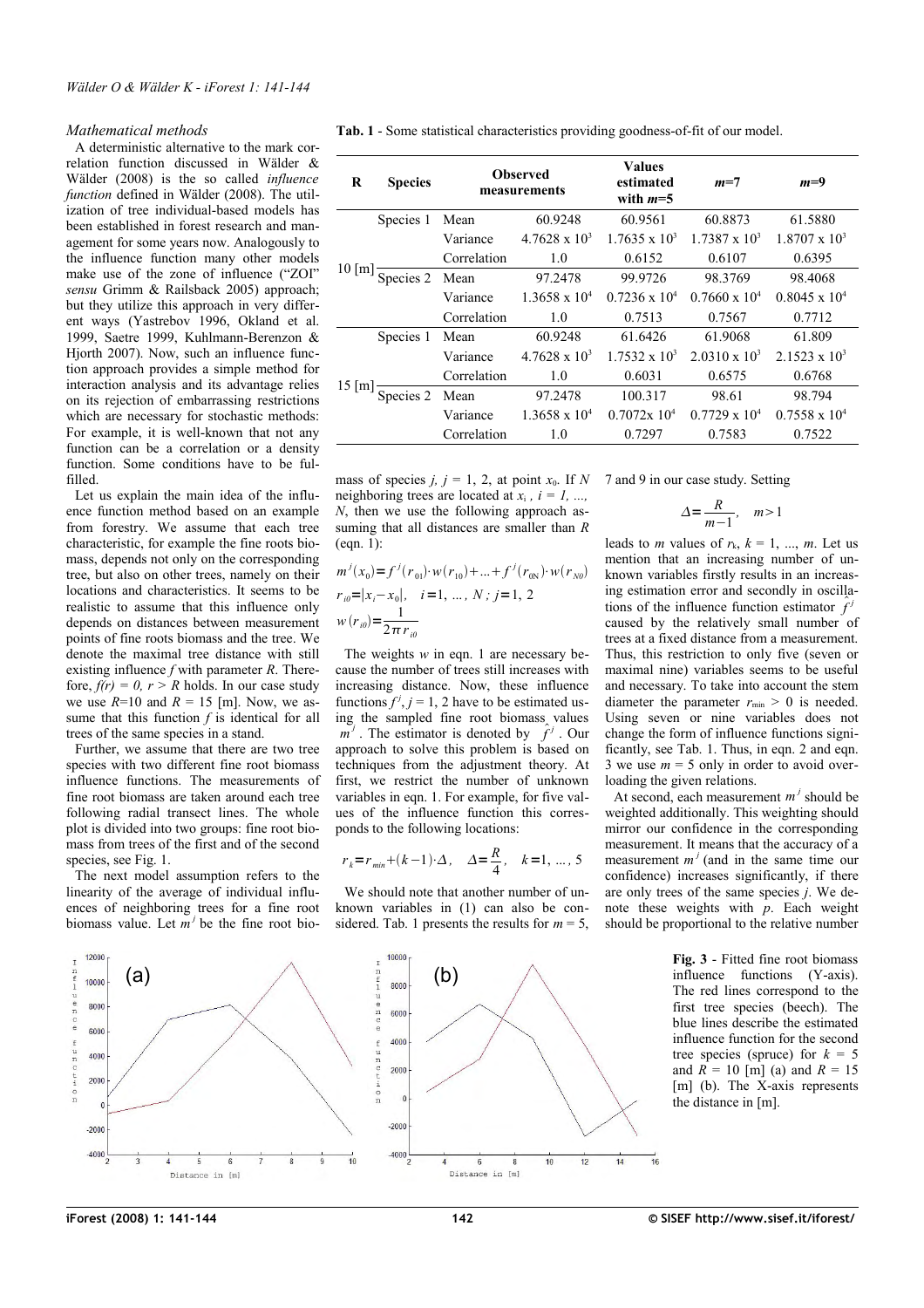<span id="page-2-0"></span>**Fig. 4** - Fitted fine root biomass influence functions (Y-axis). The red lines correspond to the first tree species (beech). The blue lines describe the estimated influence function for the second tree species (spruce) for  $k = 7$  and  $R = 10$  [m] (a) and  $R = 15$  [m] (b). The X-axis represents the distance in [m].

10000

 $5000$ 

 $-500$ 

of trees of the same species the considered measurement of fine root biomass belongs to.

The solution of the following linear system of equations 2 which is well-known in the adjustment theory leads to the estimation  $\hat{f}^j$ of the corresponding influence functions for both tree species  $j = 1, 2$  (eqn. 2).

$$
\begin{cases}\nX_1^j a_{1,1}^j + \dots + X_5^j a_{1,5} = M_1^j + v_1^j \\
X_2^j a_{2,1}^j + \dots + X_5^j a_{2,5} = M_2^j + v_2^j \\
\vdots \\
X_n^j a_{n,1}^j + \dots + X_5^j a_{n,5} = M_n^j + v_n^j\n\end{cases} \Rightarrow A^j \cdot X^j = M^j + v^j
$$
\n
$$
X^j : v^{j'} \cdot P^j \cdot v^j \rightarrow \min, \quad j = 1, 2
$$

where *n* is the number of measurements of fine root biomass denoted with *M* for both tree species *j*, and (eqn. 3):

$$
X'_{k} = \hat{f}(r_{k}), \quad k = 1, ..., 5
$$
  
\n
$$
A = (a'_{l,m}), \quad a'_{l,m} = \sum_{\forall r_{i}: |r_{m} - r_{i}| \leq \Delta/2} w(r_{l}),
$$
  
\n
$$
l = 1, ..., n; \quad m = 1, ..., 5
$$
  
\n
$$
P' = \begin{pmatrix} p'_{1} & 0 & 0 \\ 0 & ... & 0 \\ 0 & 0 & p'_{n} \end{pmatrix}
$$

The elements of the matrix *A* are cumulative weights which are defined in (1). The weights of all trees located at distances closer to the corresponding  $r_k$ ,  $k = 1, ..., 5$ should be summed up.

The exact solution of (2) corresponds then to (eqn. 4):

$$
X^{j} = (A^{j'} \cdot P^{j} \cdot A^{j})^{-1} A^{j'} \cdot P^{j} \cdot M^{j}, \quad j = 1, 2
$$

#### **Results**

We applied the method described above for our data. From [Fig. 3](#page-1-1) and [Fig. 4](#page-2-0) it can be seen that the maximum of fine root biomass is different for both species. The maximum of fine root biomass for a beech yields approx. 5 [m], while a spruce has this maximum at approx. 8 [m]. We restricted ourselves to  $R = 10$  [m] and 15 [m] because of the small size of the observation window.



12000

<span id="page-2-1"></span>Fig. 5 - Real measurements of fine root biomass for the first species (a) and for the second species (b) at Rabenau. Estimated fine root biomass for the first species (c) and for the second species (d) for  $k = 5$ ,  $R = 15$  [m]. Absolute difference between observed and estimated values for the first species (e) and for the second species (f). Both axes X and Y are in [m]. The color scale represents the fine root biomass in [mg/cm<sup>3</sup>].

 $\overline{40}$ 

 $\frac{15}{x}$  20<br> $\frac{20}{x}$  in [m]

 $10$ 

 $\begin{array}{cc} 15 & 20 \\ \text{X in [m]} \end{array}$ 

 $\overline{z}$  $3($  $\overline{\mathcal{X}}$   $\frac{1}{40}$ 

X

 $\overline{30}$ 

 $\overline{25}$